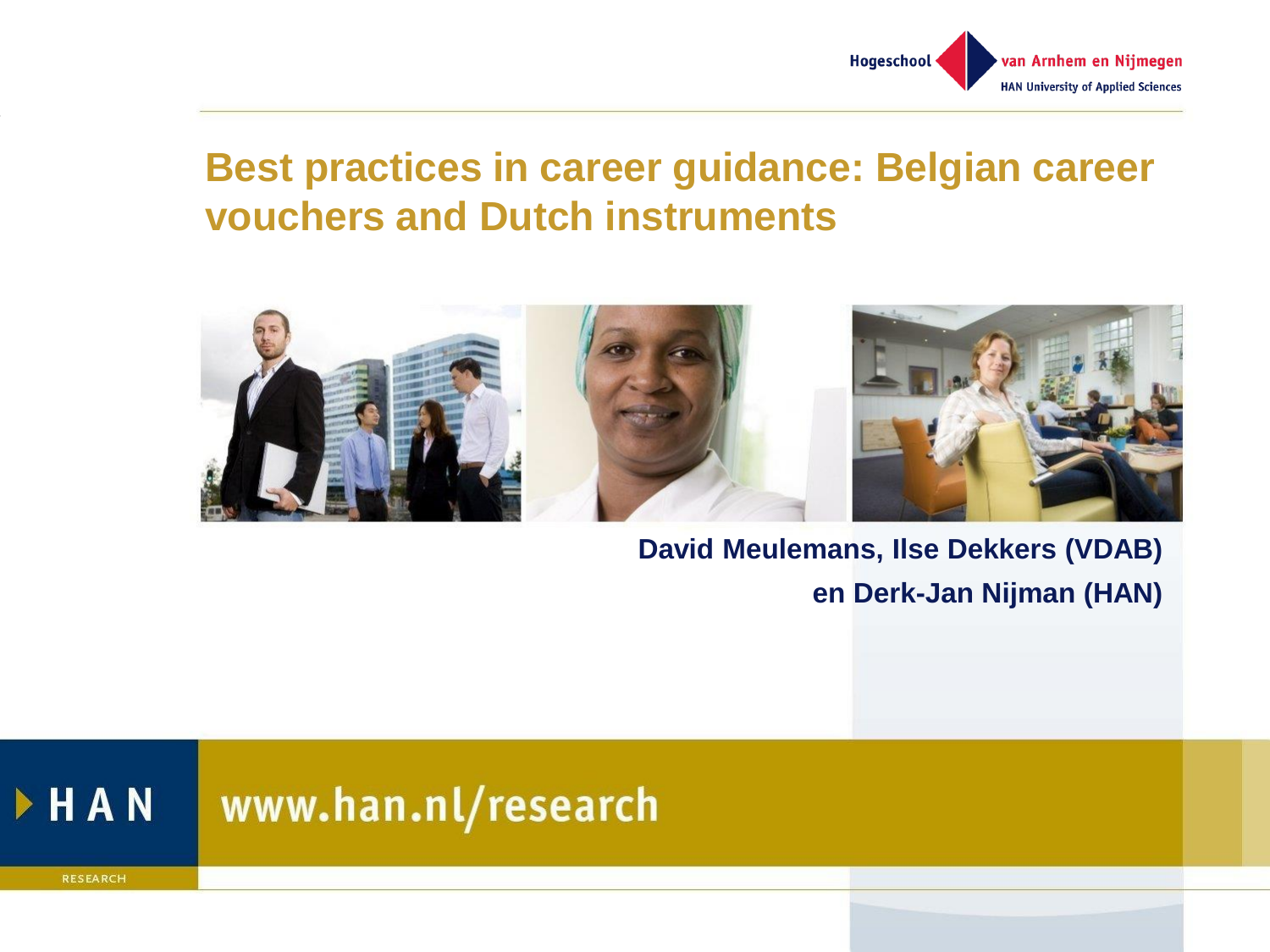

# **Workshop in a glance..**

- ⚫ **Career vouchers in Belgium (VDAB)**
- ⚫ **Preliminary look at instruments in the Netherlands (HAN)**
- ⚫ **Questions/discussion?**

**FHAN**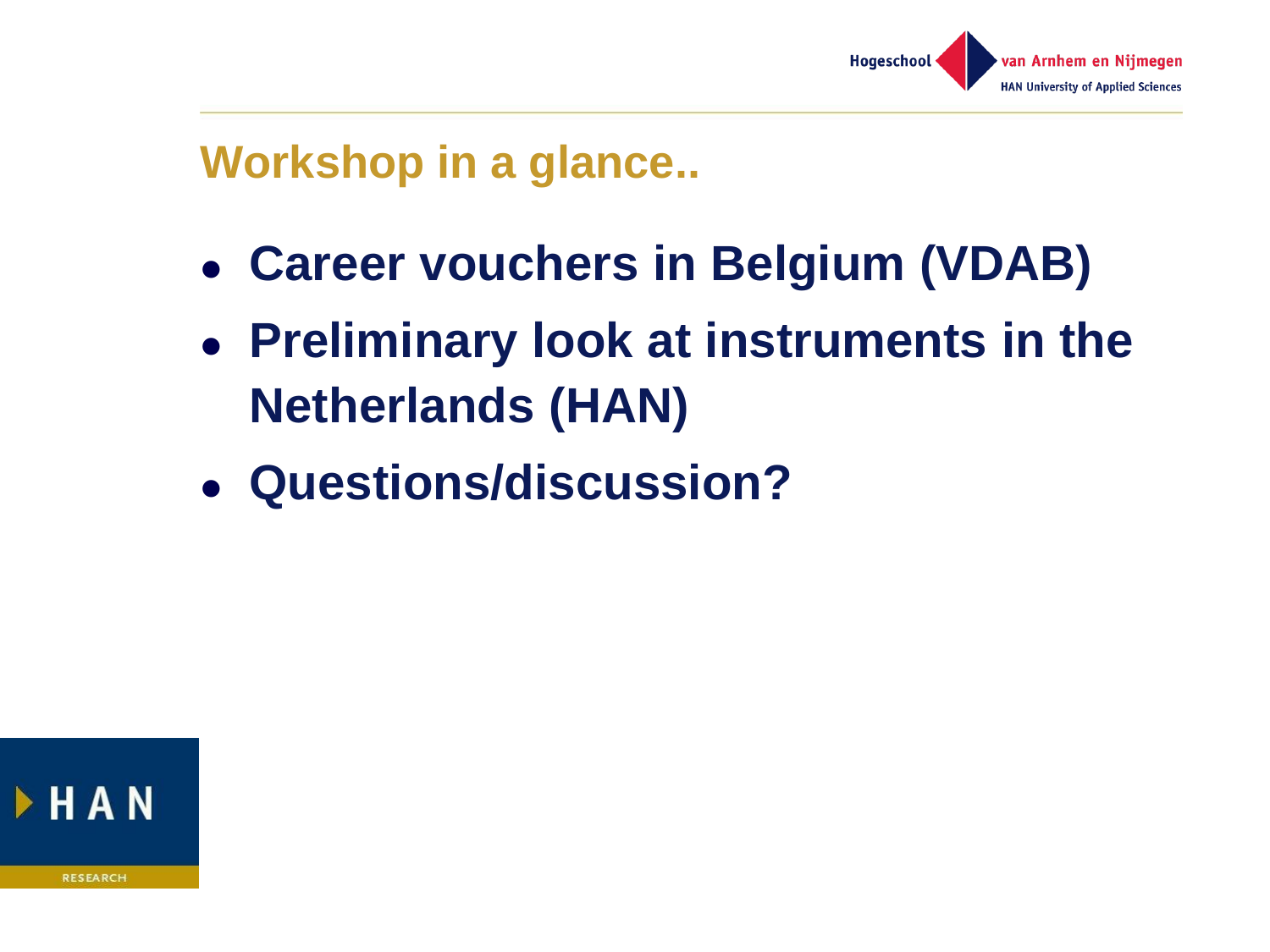

#### **VDAB**

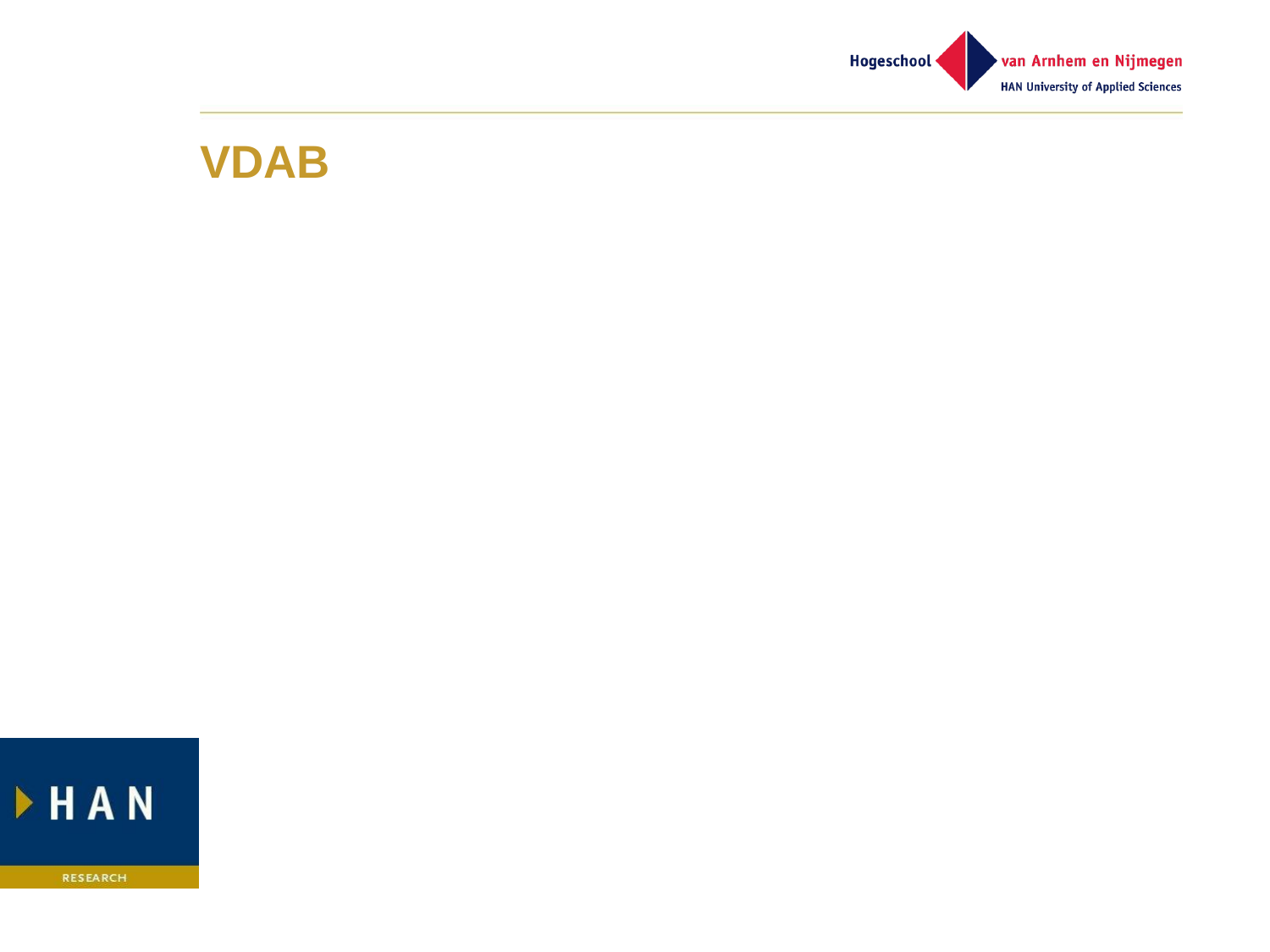

## **Introduction on quality operational level; analysing instruments for career guidance**

- ⚫ **Study to systematically inventory (and analyse) (Dutch) instruments on career guidance/advice, including**
	- review of (scientific) international literature on instruments;
	- interviews with selection of providers of these instruments (18)
- ⚫ **Octobre 2018 – April 2019**
- ⚫ **Today; preliminary results of the interviews**

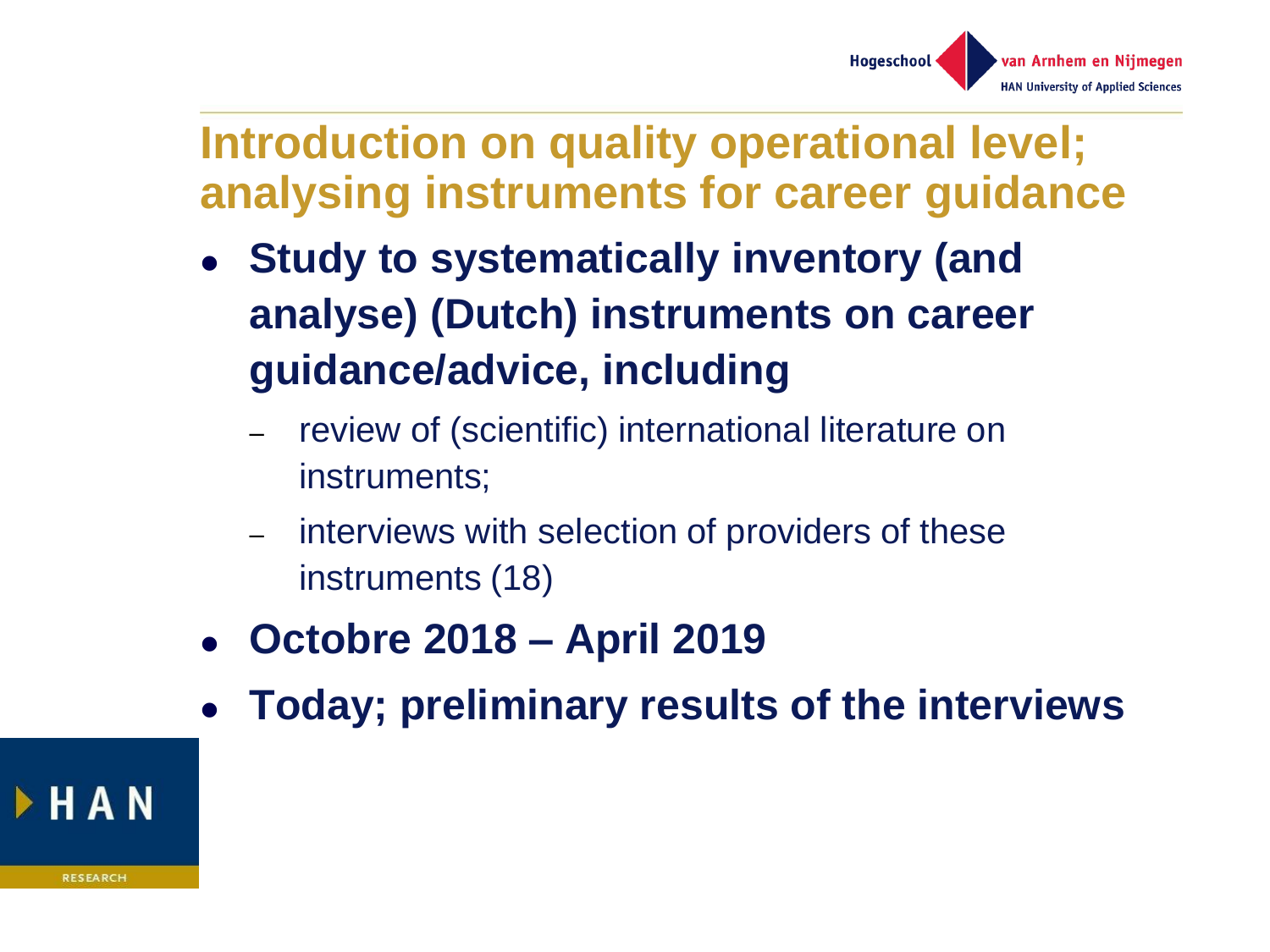

# **Results interviews (1)**

#### **18 Instruments:**

- Questionnaires(/tests)
	- self-perception
	- online
- Often combined with one or more conversations with career coach (& intake)
- Often resulting in a personal report, containing personal profile/personal labour market position

## **Participants:**

– non-specific, usually at least VET-level, sometimes incompany

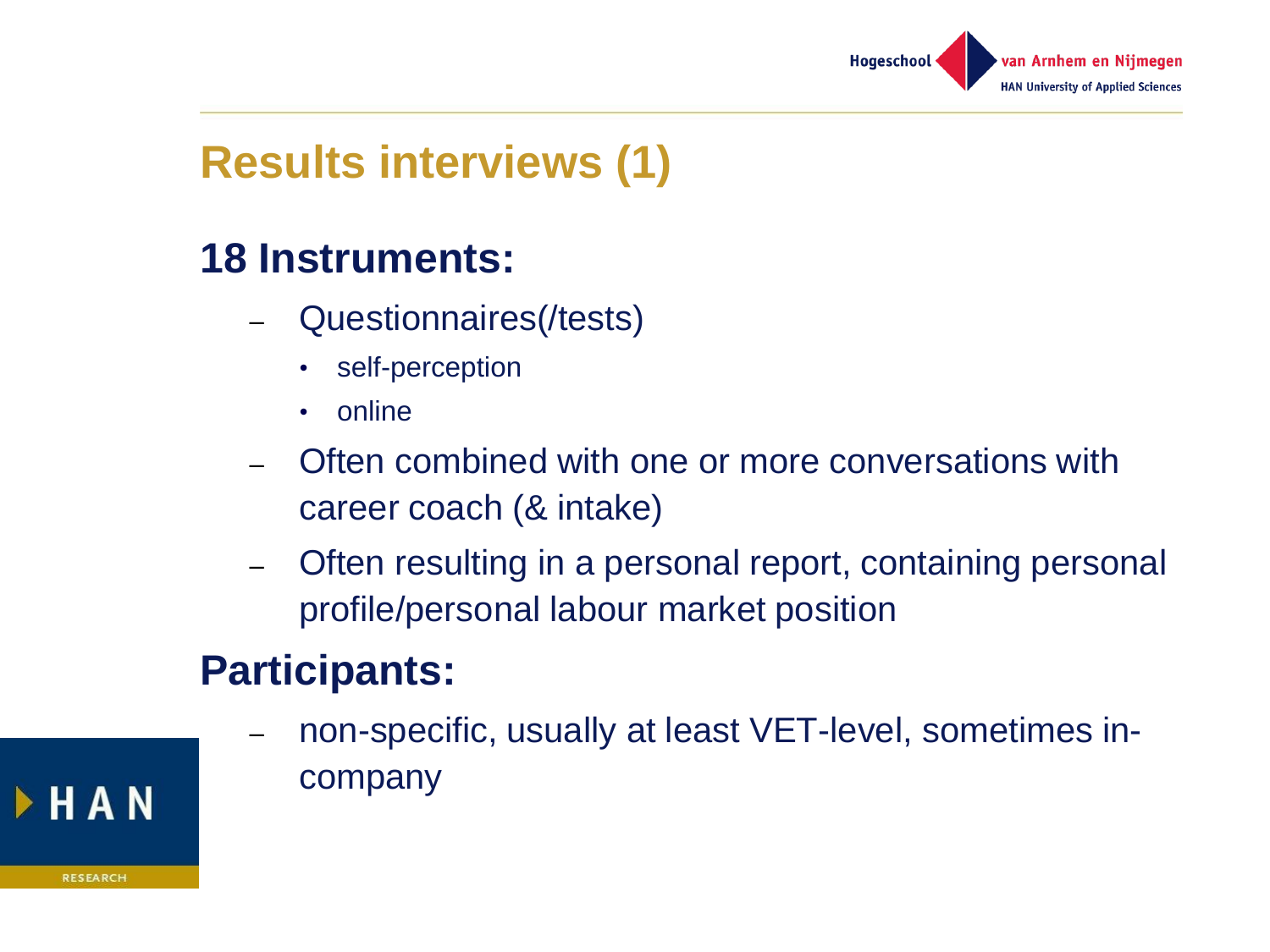

# **Results interviews (2)**

# **Instruments often consisting of several modules, with focus on..**

- Personal characteristics;
	- personality (big five)
	- motivation
	- working experience/competences/skills
	- personal values/interests
	- flexibility/adaptability
- Labour market information
	- general (regional, sectoral)– specific jobs (vacancies)
- General job information

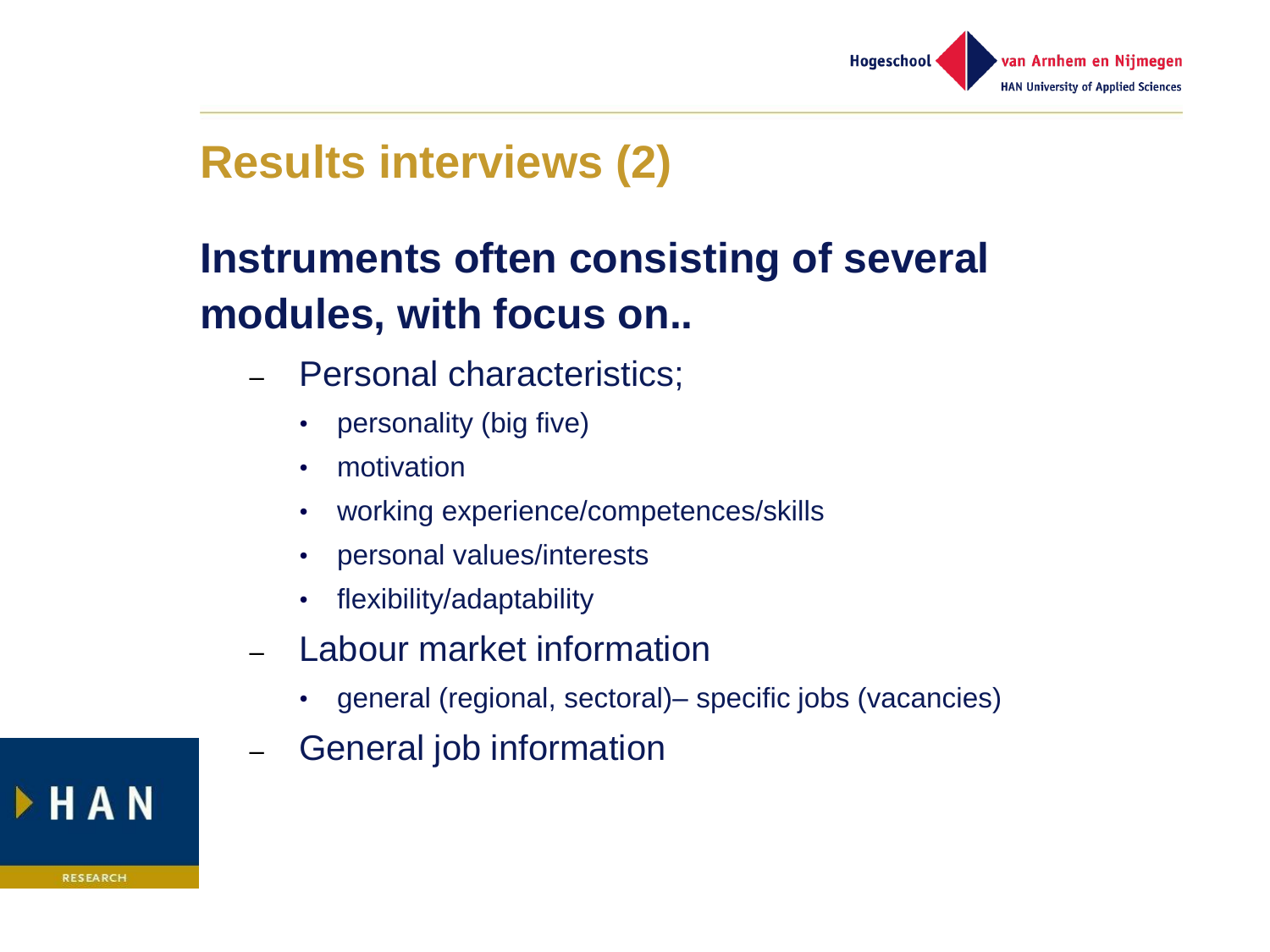

# **Results interviews (3)**

#### **Main goals of the instruments:**

- to have participants (systematically) reflect on own competences, job and career (awareness, 'shock effect')
- to assist in determining suitable jobs and job opportunities, alternative jobs
- to stimulate them to act/move (sometimes action plan); strengthening labour market position, changing jobs..

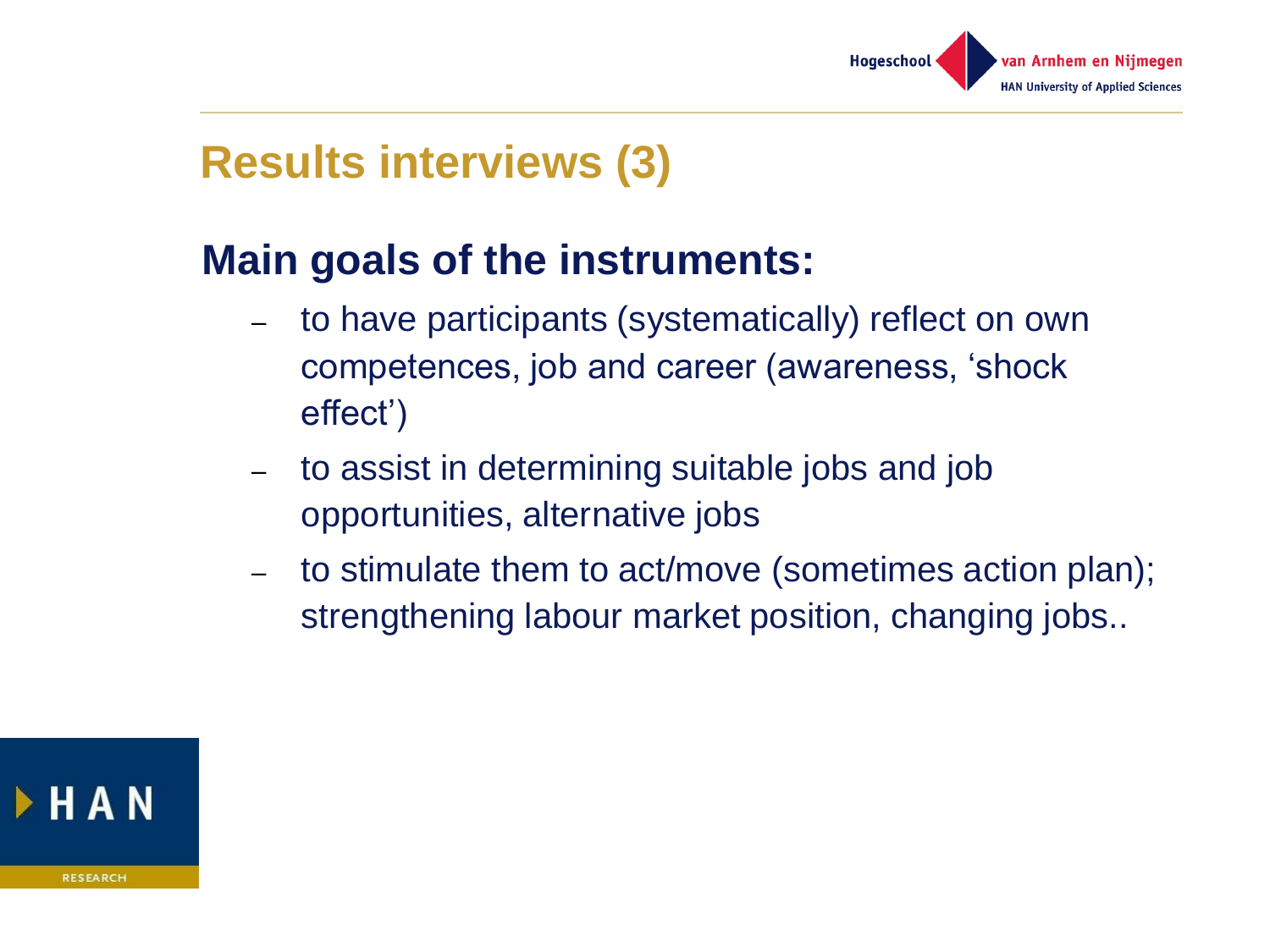

# **Results interviews (4)**

## **Evaluation of instruments**

- (Long term) effects considered difficult to measure, little information on effects (eg job change/labour market)
- Evaluation results focus on
	- satisfaction (with guidance/instrument(s))
	- recognition of results/report
	- completion rate of the instrument (online)
	- psychometric quality of scales (reliability)

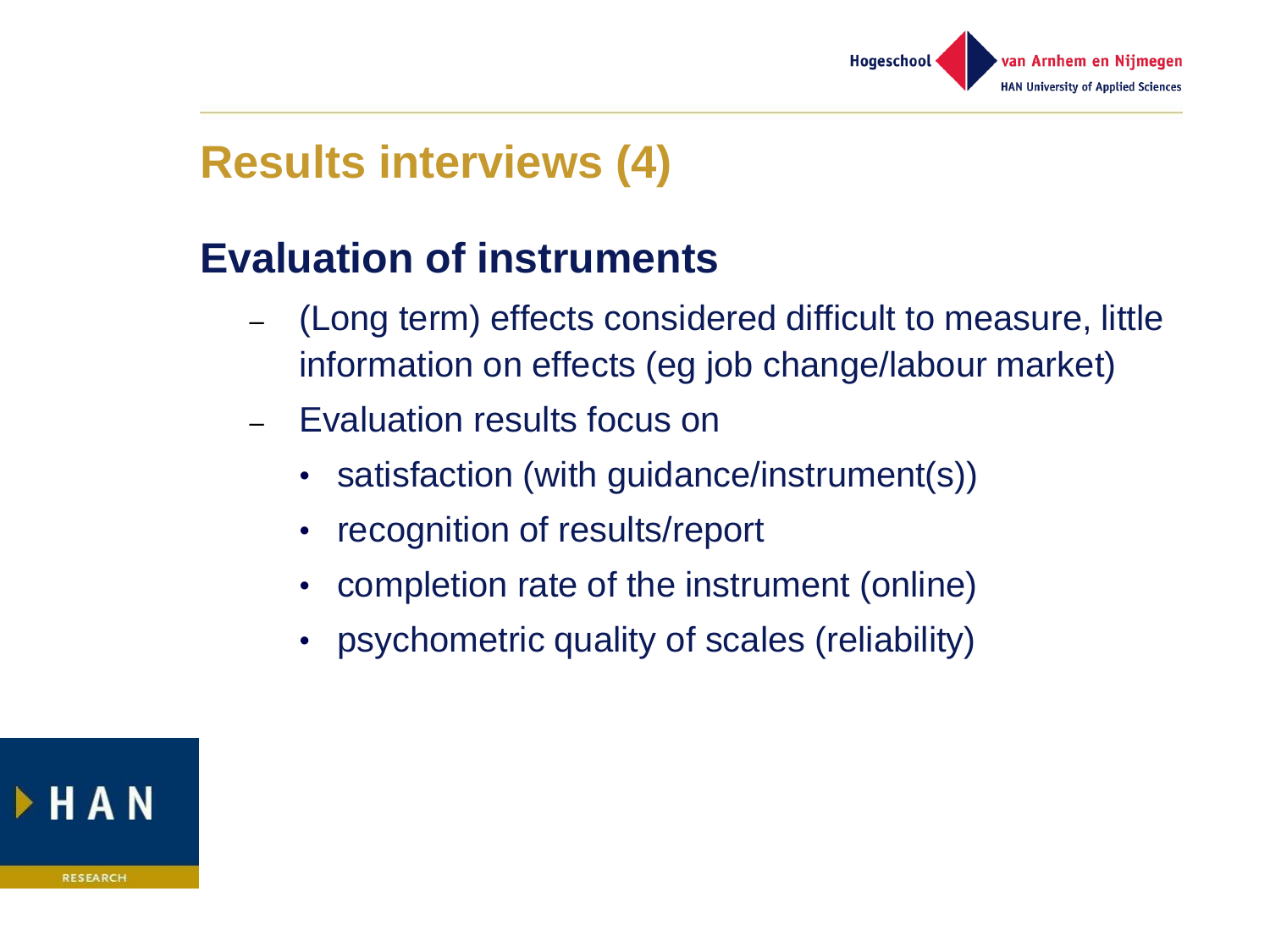

# **Results interviews (5)**

## **Some conditions for success:**

- safety/privacy (no consequences); avoid fear of job loss/forced change
- participant literacy, ICT skills (starting at VET level 2?)
- easy to complete (eg time to complete, language)
- combination with (at least one) conversation with a career coach (personal significance)
- provide participants with specific suggestions on how to act (/action plan)
- validity of labour market information (up to date?)
- cooperation between partners in combining instruments